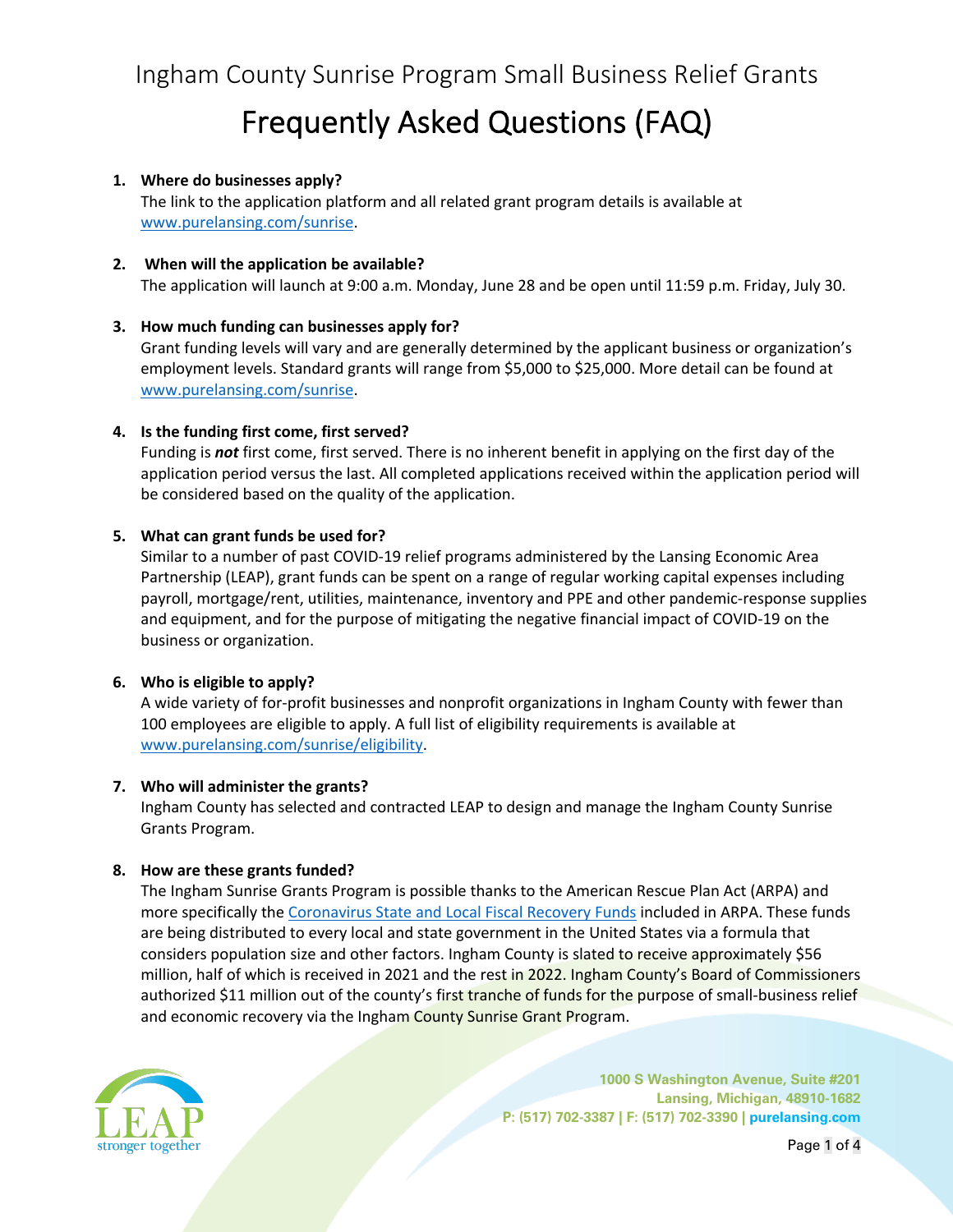# **9. What are the business application categories included in this program?**

There are a variety of grant categories as part of the Ingham County Sunrise Grant Program, including Retail/Goods/Services, Tourism/Hospitality, Restaurants/Eateries/Taverns, Nonprofits, Sole Proprietors and New Businesses During Pandemic (established since 1/1/2020). Two additional categories for Business Incubators and Childcare Providers emphasize capacity building and will likely be characterized by fewer grants at higher dollar amounts. Additional detail on grant categories is available at www.purelansing.com/sunrise/categories.

#### **10. How was the funding allocation determined for the various categories?**

LEAP has previously coordinated a variety of other small-business relief programs since March 2020 and has followed closely other state and federal relief programs, economic activity across the Lansing area and Ingham County and effects on specific industries, types of workers and populations. The sum of these insights contributed to the development of business categories and determination of initial planned funding allocation for each, with the input and guidance of Ingham County. The overall goal of this program is to address disparities, fill gaps and support the industries and populations who have been most harmed by the pandemic.

#### **11. Who can help me if I have questions with my profile or application responses?**

There is a built-in "Ask a Question" feature at purelansing.com/sunrise that will be monitored regularly throughout the application period. A diverse array of partner organizations and specific contacts can be found at www.purelansing.com/sunrise/help specifically to help you successfully complete and submit your application. The LEAP team has also developed a video tutorial series to assist applicants with understanding basic aspects of the application process, which can also be found at purelansing.com/sunrise.

## **12. How do I know which grant category I should apply for?**

The eligibility profile step in the application platform was built with specific questions to route applicants into the appropriate category based on the business's industry or type of business, number of workers, business location and establishment date. Additionally, the uniform application module is required for all applicants and makes up the bulk of responses required. Once the uniform application is completed, it is saved with the user's profile and can be used again if there is a need to shift an applicant into the correct category if they were to somehow end up in the wrong place.

#### **13. Are franchise businesses eligible to apply?**

Franchise business locations in Ingham County are only eligible to apply if they are majority owned by individuals local to Michigan. (insert: Corporate owned and operated franchises aren't eligible to apply).

#### **14. Are home-based businesses eligible to apply?**

Yes, home-based businesses at an Ingham County address are eligible to apply. If the home-based business is a single worker firm or self-employed, it will fall into the Sole Proprietor category, regardless of business type. Similarly, if the home-based business was established after January 1, 2020, it will fall into the New Business During Pandemic category.

#### **15. Do I need to live in Ingham County to be eligible for this program?**

No, the business owner's residence is irrelevant to eligibility, except in the case of a home-based business where residence and business location are the same. Geographic eligibility for this program is



**1000 S Washington Avenue, Suite #201 Lansing, Michigan, 48910-1682 P: (517) 702-3387 | F: (517) 702-3390 | purelansing.com**

Page 2 of 4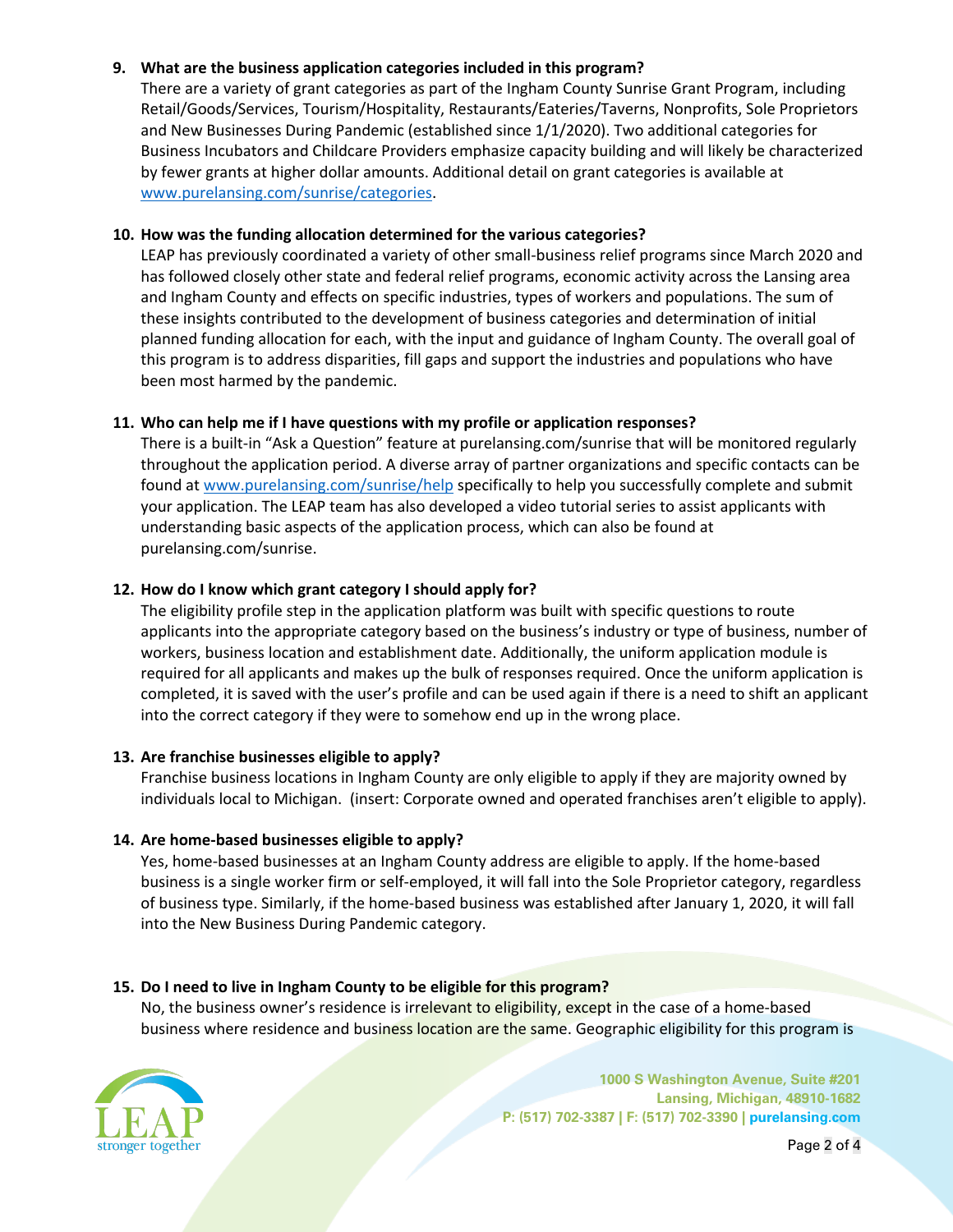based purely on the applicant having a physical business location (including home-based) in Ingham County that generates revenue and employment (including self-employment / sole proprietors).

### **16. Why are some categories described as "non-food"?**

Any business or nonprofit that primarily derives revenue from food or beverage service should apply in the Restaurants/Eateries/Taverns and not in one of the categories with (non-food) listed after it.

### **17. What if I am a sole proprietor / one-person firm and also a childcare provider?**

Because of the scale of a one-person business, even though there is a dedicated category for childcare providers, a sole proprietor in childcare is encouraged to apply in the Sole Proprietor category to be considered against other similarly sized businesses in varied industries, rather than in the childcare provider category in which fewer grants will be awarded at higher funding levels for the purposes of capacity building for expanded operations.

## **18. What if I am a one-person nonprofit?**

A one-worker nonprofit belongs in the Nonprofit category rather than the Sole Proprietor category, which will all be for-profit businesses of various industry types. Nonprofit consideration and additional application questions focus on mission and various other items less relevant for for-profit enterprise, so even as a very small nonprofit it is best that they apply in Nonprofit category.

#### **19. What if I am a one-person business incubator?**

A one-worker business incubator belongs in the Incubator category rather than the Sole Proprietor category, which will all be for-profit businesses of various industry types. Incubator consideration and additional application questions focus on business clients served and various other items less relevant for a specific for-profit enterprise, so even as a very small incubator it is best that they apply in Incubator category for consideration.

## **20. What is meant by "underrepresentation" as referenced in Ingham County Sunrise Grant Program materials?**

"Underrepresentation" refers to specific demographics and populations that are represented within the businessowner community at a far lower rate than their respective share of the total population would predict. Underrepresentation for the purposes of the Ingham County Sunrise Grant Program is defined as businesses owned by Black, Indigenous or people of color (BIPOC), women, veterans, people with disabilities and people who are LGBTQ+.

## **21. Why is consideration being given toward underrepresented business owners as part of the Ingham County Sunrise Program?**

Ingham County and LEAP recognize that the pandemic has not affected everyone equally, and research has shown businesses owned by the defined underrepresented populations suffered worse outcomes due to the pandemic. There is now substantial literature and data documenting the disproportionate impacts COVID-19 on BIPOC- and women-owned businesses across the nation (University of Michigan, 2021; CBS News, 2021; CO, 2021). Similarly, workers earning under \$40,000 annually and working in industries considered "non-essential" or unable to shift to remote work were most vulnerable to employment shocks and were heavily disrupted by COVID-19. A large majority of these types of jobs are filled by the same identified underrepresented populations.



**1000 S Washington Avenue, Suite #201 Lansing, Michigan, 48910-1682 P: (517) 702-3387 | F: (517) 702-3390 | purelansing.com**

Page 3 of 4